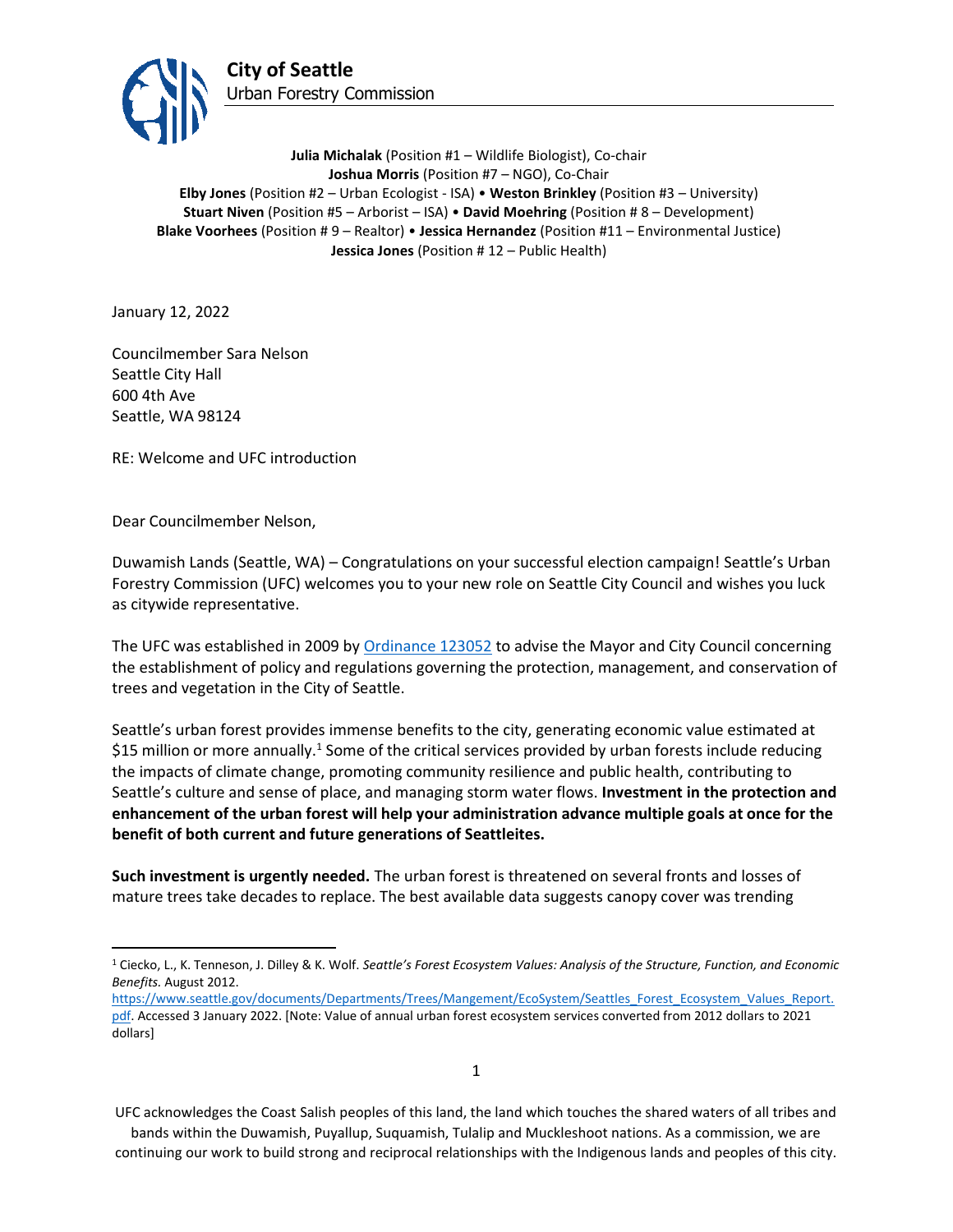downward in Seattle from 2007-2015.<sup>2</sup> Furthermore, the distribution of forest cover throughout the city is highly inequitable. This is concerning because our urban forest will play a significant role in how Seattle mitigates and adapts to climate change, especially extreme heat and rain events. Lack of forest cover correlates strongly with extreme heat in the city, placing many communities at greater risk to these impacts.

That is one reason why preserving tree cover has been a priority for the UFC since its establishment, and **the Commission was pleased to see on your [campaign website](https://www.saraforcitycouncil.com/environment) that you, too, are committed to updating Seattle's tree protection ordinance.**

Tree protection ordinances can be good tools for tree preservation. The most recent update to Seattle's tree protection code was adopted as an "interim" policy in 2009 with the intention that it would be updated shortly thereafter following the completion of a tree canopy cover analysis. Now, *well over a decade and [five urban forest studies later](https://www.invw.org/2017/06/27/seattles-tree-canopy-studies/)*, the interim code still stands. This despite the [City's own](https://www.seattle.gov/Documents/Departments/UrbanForestryCommission/Resources/TreeRegsResearchProjectPhaseIIFinalReport033117.pdf)  [findings](https://www.seattle.gov/Documents/Departments/UrbanForestryCommission/Resources/TreeRegsResearchProjectPhaseIIFinalReport033117.pdf) that **the current code is not supporting tree protection.**

**To better protect trees in Seattle, we need strong champions on City Council.** The UFC strongly urges you to work closely with the Executive to finally complete the task of updating the tree protection code, an effort now in its 13<sup>th</sup> year.

The [UFC's members](https://www.seattle.gov/urbanforestrycommission/membershipandroster) have decades of combined experience in tree care, environmental justice, urban planning, development, architecture, ecology, conservation, public heath, and more. The UFC is pleased to serve as a resource to your office and to share its expertise.

**You are invited and welcome to join any of the UFC's regular meetings or to request informational or deliberative sessions at times that are convenient for you.** Alternatively, or in addition, please advise whether there are staff members we should reach out to for engagement on urban forest policy.

In 2022, the UFC will continue serving the City and its urban forest by:

- 1. supporting stronger tree and urban forest protection policies;
- 2. advocating for appropriate funding to implement urban forestry policies and programs;
- 3. improving outreach and engagement with City leaders and community members; and
- 4. participating in the City's Comprehensive Plan update process.

Again, the UFC extends its congratulations to you and your team and wishes you the best in City Council Position 9.

<sup>2</sup> O'niel-Dunne, J. *2016 Seattle Tree Canopy Assessment.* Spring 2017.

[https://www.seattle.gov/Documents/Departments/Trees/Mangement/Canopy/Seattle2016CCAFinalReportFINAL.pdf.](https://www.seattle.gov/Documents/Departments/Trees/Mangement/Canopy/Seattle2016CCAFinalReportFINAL.pdf) Accessed 3 January 2022.

UFC acknowledges the Coast Salish peoples of this land, the land which touches the shared waters of all tribes and bands within the Duwamish, Puyallup, Suquamish, Tulalip and Muckleshoot nations. As a commission, we are

continuing our work to build strong and reciprocal relationships with the Indigenous lands and peoples of this city.